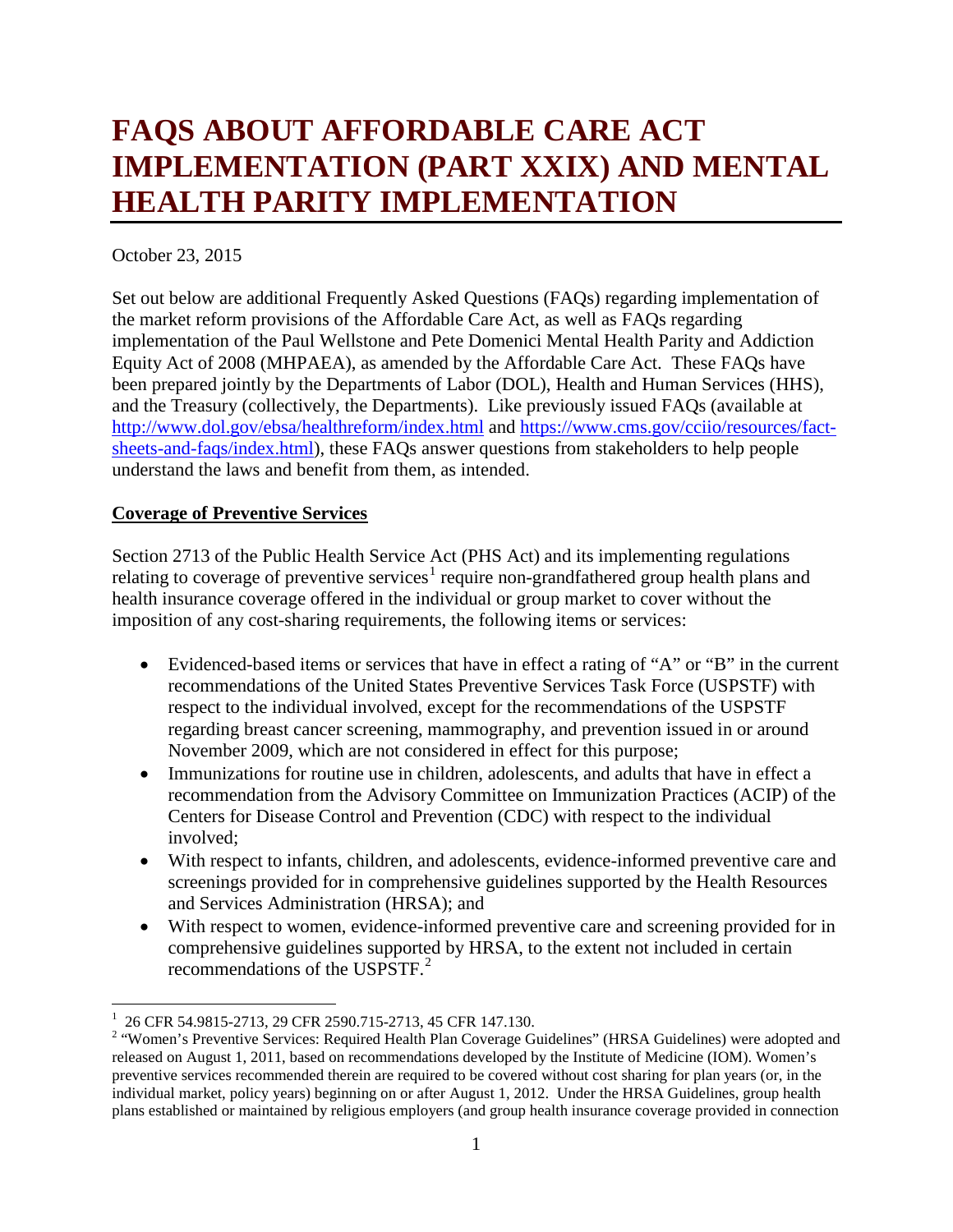If a recommendation or guideline does not specify the frequency, method, treatment, or setting for the provision of a recommended preventive service, then the plan or issuer may use reasonable medical management techniques to determine any such coverage limitations.<sup>[3](#page-1-0)</sup>

# **Q1: Are plans and issuers required to provide a list of the lactation counseling providers within the network?**

Yes. The HRSA guidelines provide for coverage of comprehensive prenatal and postnatal lactation support, counseling, and equipment rental as part of their preventive service recommendations, including lactation counseling.<sup>[4](#page-1-1)</sup> While the preventive services requirements under PHS Act section 2713 do not include specific disclosure requirements, provisions of other applicable law require disclosure of lactation counseling providers available under the plan or coverage. Under PHS Act section 2715 and implementing regulations, group health plans and health insurance issuers offering group or individual health insurance coverage must provide a Summary of Benefits and Coverage (SBC) that includes an Internet address (or other contact information) for obtaining a list of the network providers. [5](#page-1-2)

With respect to group health plans subject to the Employee Retirement Income Security Act (ERISA), ERISA section 102 and the Department of Labor's implementing regulations provide that a group health plan must provide a Summary Plan Description (SPD) that describes provisions governing the use of network providers, the composition of the provider network, and whether, and under what circumstances, coverage is provided for out-of-network services.<sup>[6](#page-1-3)</sup> For those plans with provider networks, the listing of providers can be furnished in a separate document accompanying the SPD, as long as the SPD describes the provider network and states that provider lists are furnished automatically, without charge, as a separate document.<sup>[7](#page-1-4)</sup>

Finally, issuers of qualified health plans (QHPs) in the individual market Exchanges and the SHOPs currently must make their provider directories available online. For plan years beginning on or after January 1, 2016, a QHP issuer must publish an up-to-date provider directory, including information on which providers are accepting new patients, as well as the provider's contact information, specialty, medical group, and any institutional affiliations, in a manner that is easily accessible to plan enrollees, prospective enrollees, the State, the Exchange, HHS, and  $OPM.<sup>8</sup>$  $OPM.<sup>8</sup>$  $OPM.<sup>8</sup>$ 

<http://www.dol.gov/ebsa/faqs/faq-aca12.html> and https://www.cms.gov/CCIIO/Resources/Fact-Sheets-and-FAOs/aca implementation faqs12.html.

 $\overline{\phantom{a}}$ 

with such plans) are exempt from the requirement to cover contraceptive services under section 2713 of the PHS Act, as incorporated into the Employee Retirement Income Security Act and the Internal Revenue Code (the Code). 45 CFR 147.131(a). Additionally, accommodations for religious objections to contraception are available to group health plans established or maintained by certain eligible organizations (and group health insurance coverage provided in connection with such plans), as well as student health insurance coverage arranged by eligible organizations, with respect to the contraceptive coverage requirement.

<span id="page-1-1"></span><span id="page-1-0"></span> $3 \text{ See } 26 \text{ CFR } 54.9815-2713(a)(4), 29 \text{ CFR } 2590.715-2713(a)(4), 45 \text{ CFR } 147.130(a)(4).$ <br> $4 \text{ See } \text{FAQs}$  About Affordable Care Act Implementation (Part XII), Q18-20, available at

<span id="page-1-3"></span><span id="page-1-2"></span> $\frac{5}{10}$  See 26 CFR 54.9815-2715(a)(2)(i)(K), 29 CFR 2590.715-2715(a)(2)(i)(K), 45 CFR 147.200(a)(2)(i)(K)  $\frac{6}{10}$  See 29 CFR 2520.102-3(j)(3).  $\frac{7}{10}$ 

<span id="page-1-5"></span><span id="page-1-4"></span>

 $8$  See 45 CFR 156.230(b)(2).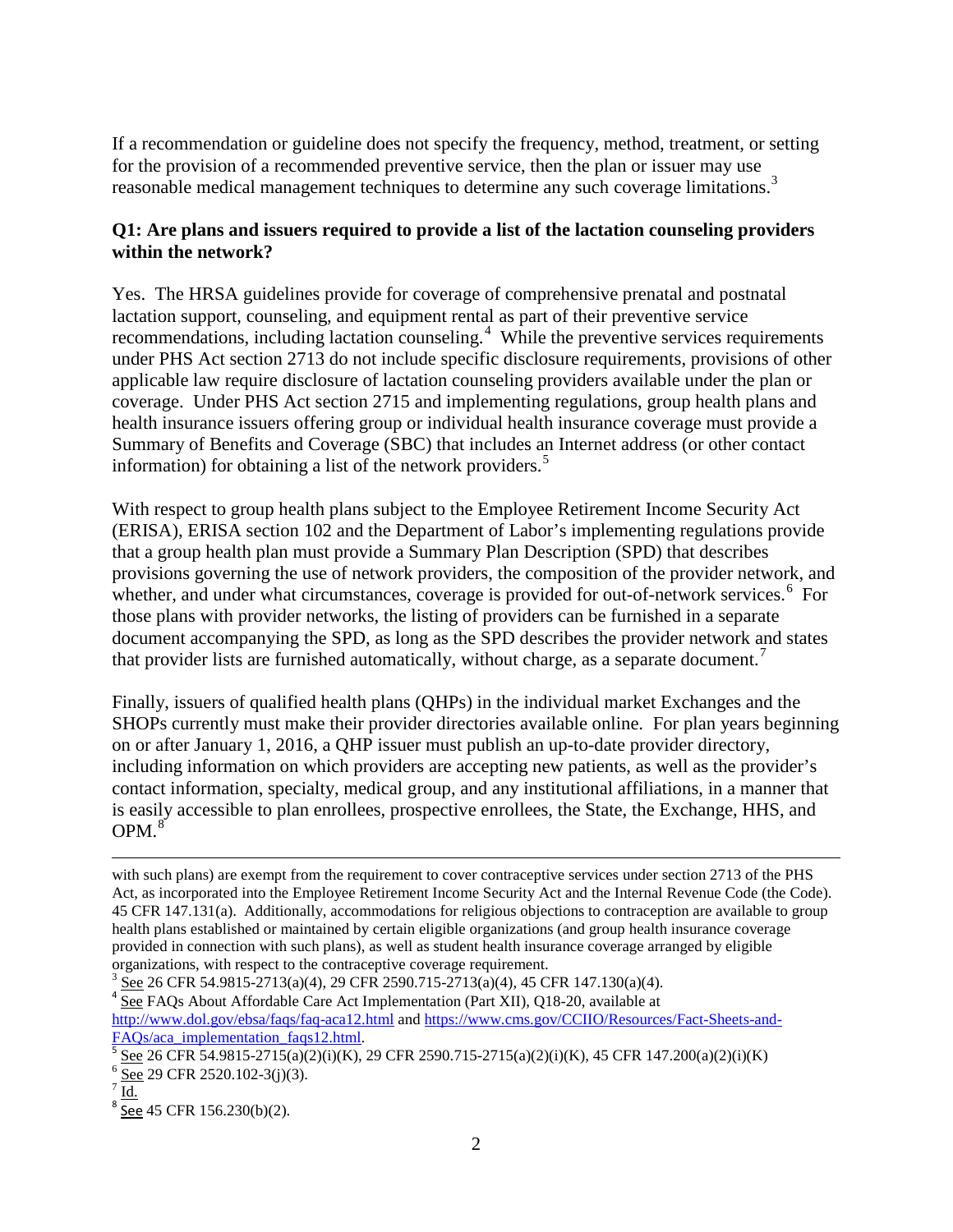# **Q2: My group health plan has a network of providers and covers recommended preventive services without cost sharing when such services are obtained in-network. However, the network does not include lactation counseling providers. Is it permissible for the plan to impose cost sharing with respect to lactation counseling services obtained outside the network?**

No. As stated in a previous  $\text{FAQ}^9$  $\text{FAQ}^9$ , while nothing in the preventive services requirements under section 2713 of the PHS Act or its implementing regulations requires a plan or issuer that has a network of providers to provide benefits for preventive services provided out-of-network, these requirements are premised on enrollees being able to access the required preventive services from in-network providers. The FAQ also stated that if a plan or issuer does not have in its network a provider who can provide a particular service, then the plan or issuer must cover the item or service when performed by an out-of-network provider and not impose cost sharing with respect to the item or service. Therefore, if a plan or issuer does not have in its network a provider who can provide lactation counseling services, the plan or issuer must cover the item or service when performed by an out-of-network provider without cost sharing.

# **Q3: The State where I live does not license lactation counseling providers and my plan or issuer will only cover services received from providers licensed by the State. Does that mean that I cannot receive coverage of lactation counseling without cost sharing?**

No. Subject to reasonable medical management techniques, lactation counseling must be covered without cost sharing by the plan or issuer when it is performed by any provider acting within the scope of his or her license or certification under applicable State law. Lactation counseling could be provided by another provider type acting within the scope of his or her license or certification (for example, a registered nurse), and the plan or issuer would be required to provide coverage for the services without cost sharing.

# **Q4: A plan or issuer provides coverage for lactation counseling without cost sharing only on an inpatient basis. Is it permissible for the plan or issuer to impose cost sharing with respect to lactation counseling received on an outpatient basis?**

No. If a recommendation or guideline does not specify the frequency, method, treatment, or setting for the provision of a recommended preventive service, then the plan or issuer may use reasonable medical management techniques to determine any such coverage limitations. However, it is not a reasonable medical management technique to limit coverage for lactation counseling to services provided on an in-patient basis. Some births are never associated with a hospital admission (e.g., home births assisted by a nurse midwife), and it is not permissible to deny coverage without cost sharing for lactation support services in this case. Moreover, coverage for lactation support services without cost sharing must extend for the duration of the

<span id="page-2-0"></span> $9^9$  See FAQs about Affordable Care Act Implementation (Part XII), Q3, available at <http://www.dol.gov/ebsa/faqs/faq-aca12.html> and [https://www.cms.gov/CCIIO/Resources/Fact-Sheets-and-](https://www.cms.gov/CCIIO/Resources/Fact-Sheets-and-FAQs/aca_implementation_faqs12.html)[FAQs/aca\\_implementation\\_faqs12.html.](https://www.cms.gov/CCIIO/Resources/Fact-Sheets-and-FAQs/aca_implementation_faqs12.html)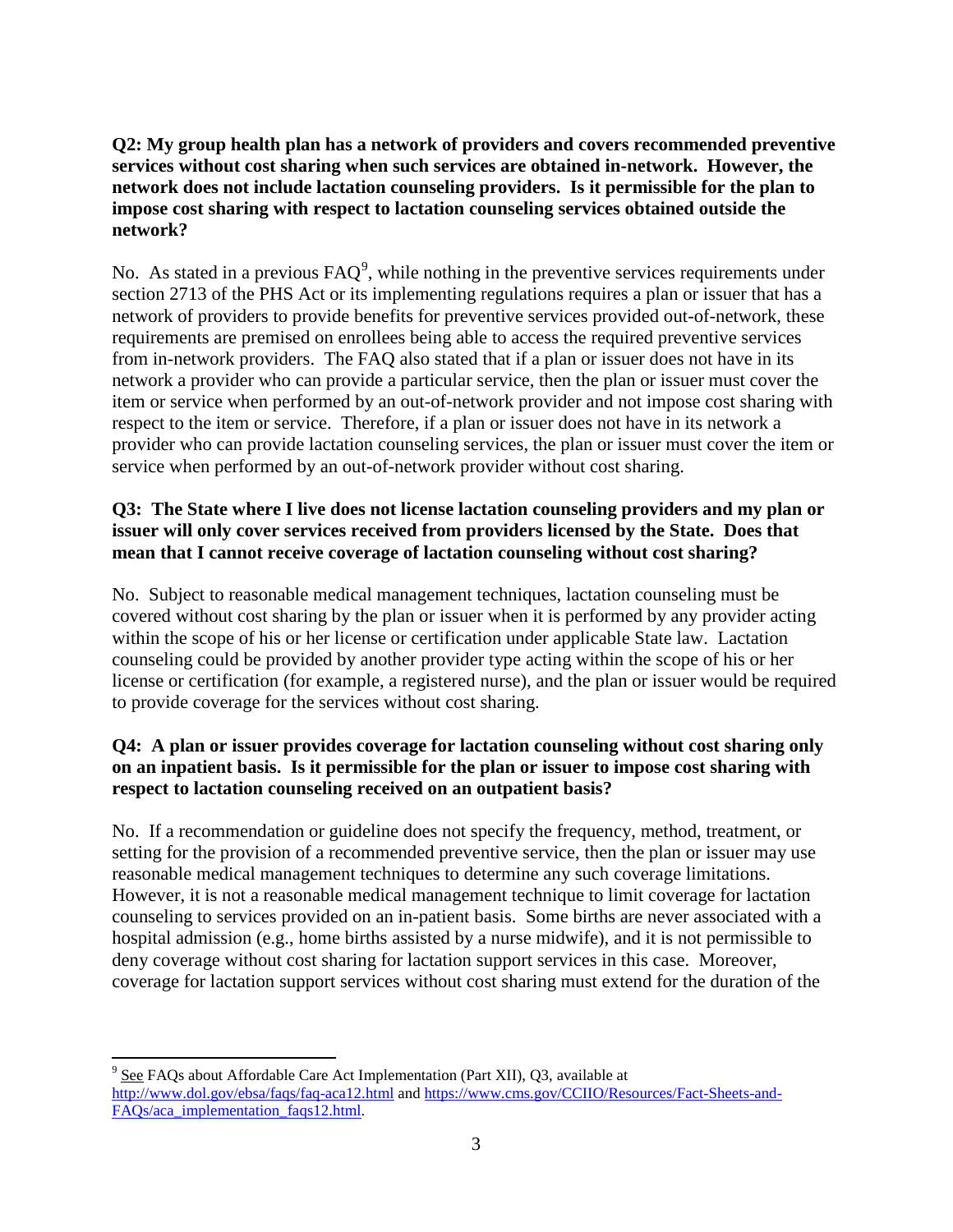breastfeeding<sup>[10](#page-3-0)</sup> which, in many cases, extends beyond the in-patient setting for births that are associated with a hospital admission.

# **Q5: Are plans and issuers permitted to require individuals to obtain breastfeeding equipment within a specified time period (for example, within 6 months of delivery) in order for the breastfeeding equipment to be covered without cost sharing?**

No. The requirement to cover the rental or purchase of breastfeeding equipment without cost sharing extends for the duration of breastfeeding, provided the individual remains continuously enrolled in the plan or coverage.

# **Q6: My non-grandfathered group health plan or coverage contains a general exclusion for weight management services for adult obesity. Is this permissible?**

No. Consistent with PHS Act section 2713, its implementing regulations, and current USPSTF recommendations, non-grandfathered plans and issuers must cover, without cost sharing, screening for obesity in adults. In addition to such screening, the USPSTF currently recommends, for adult patients with a body mass index (BMI) of 30 kg/m2 or higher, intensive, multicomponent behavioral interventions for weight management. The recommendation specifies that intensive, multicomponent behavioral interventions include, for example, the following:

- Group and individual sessions of high intensity (12 to 26 sessions in a year),
- Behavioral management activities, such as weight-loss goals,
- Improving diet or nutrition and increasing physical activity,
- Addressing barriers to change,
- Self-monitoring, and
- Strategizing how to maintain lifestyle changes.

While plans and issuers may use reasonable medical management techniques to determine the frequency, method, treatment, or setting for a recommended preventive service, to the extent not specified in the recommendation or guideline regarding that preventive service, plans are not permitted to impose general exclusions that would encompass recommended preventive services.

Additionally, with respect to individual and small group market issuers subject to the essential health benefits (EHB) requirements under section 1302(b) of the Affordable Care Act and section 2707(a) of the PHS Act, to the extent the applicable EHB-benchmark plan does not include coverage of the required preventive services, including obesity screening and counseling, the issuer must nonetheless provide coverage for such preventive services consistent with PHS Act section 2713 and its implementing regulations, and with the regulation implementing the EHB requirements at 45 CFR 156.115(a)(4).

<span id="page-3-0"></span> $10$  See FAQs About Affordable Care Act Implementation (Part XII), Q20, which states that "coverage of comprehensive lactation support and counseling and costs of renting or purchasing breastfeeding equipment extends for the duration of breastfeeding," available at<http://www.dol.gov/ebsa/faqs/faq-aca12.html> and [https://www.cms.gov/CCIIO/Resources/Fact-Sheets-and-FAQs/aca\\_implementation\\_faqs12.html.](https://www.cms.gov/CCIIO/Resources/Fact-Sheets-and-FAQs/aca_implementation_faqs12.html)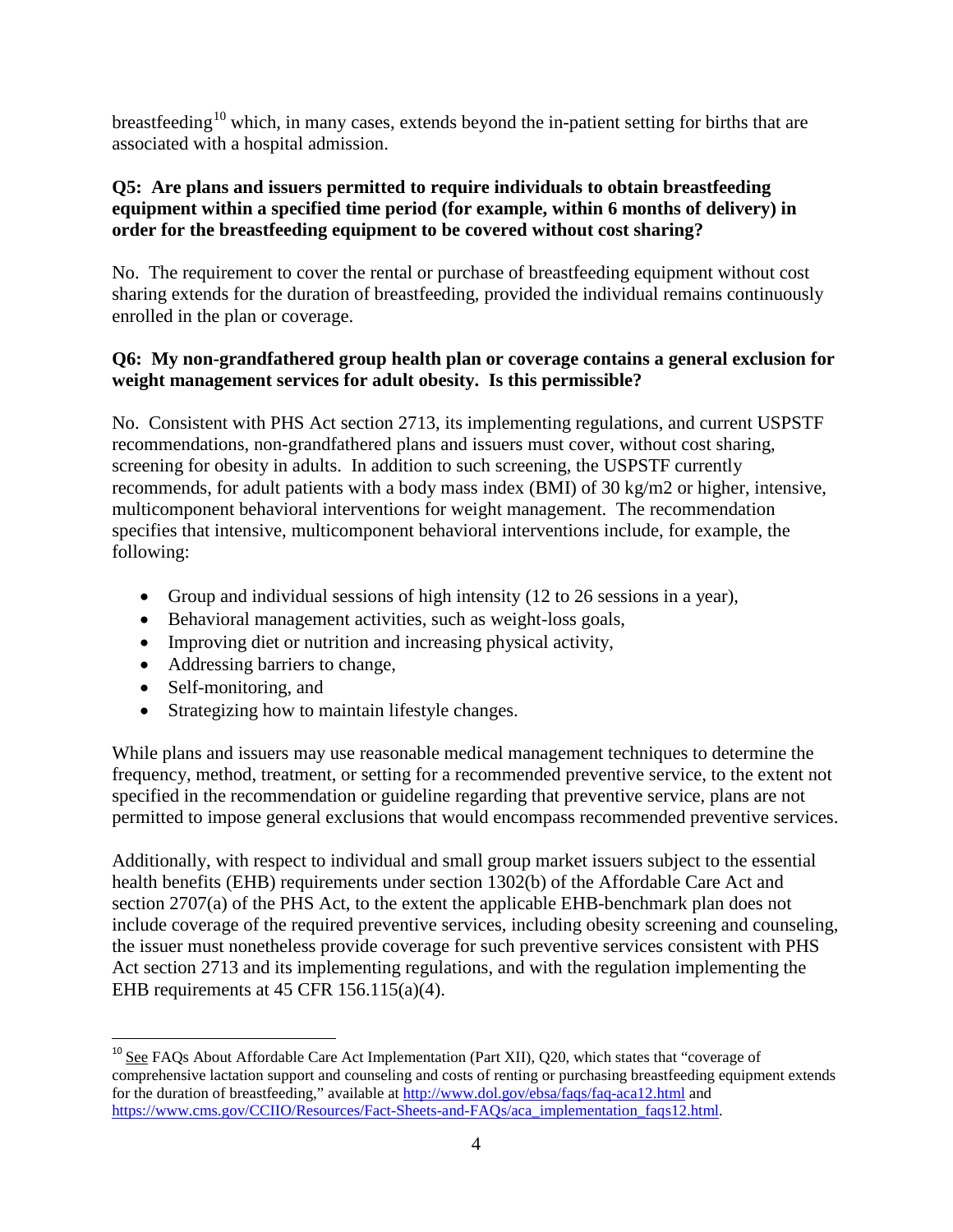# **Q7: If a colonoscopy is scheduled and performed as a screening procedure pursuant to the USPSTF recommendation, is it permissible for a plan or issuer to impose cost sharing for the required specialist consultation prior to the screening procedure?**

No. The plan or issuer may not impose cost sharing with respect to a required consultation prior to the screening procedure if the attending provider determines that the pre-procedure consultation would be medically appropriate for the individual, because the pre-procedure consultation is an integral part of the colonoscopy. As with any invasive procedure, the consultation before the colonoscopy can be essential in order for the consumer to obtain the full benefit of the colonoscopy safely. The medical provider examines the patient to determine if the patient is healthy enough for the procedure and explains the process to the patient, including the required preparation for the procedure, all of which are necessary to protect the health of the patient.

Because the Departments' prior guidance may reasonably have been interpreted in good faith as not requiring coverage without cost sharing of consultation prior to a colonoscopy screening procedure, the Departments will apply this clarifying guidance for plan years (or, in the individual market, policy years) beginning on or after the date that is 60 days after publication of these FAQs.

# **Q8: After a colonoscopy is scheduled and performed as a screening procedure pursuant to the USPSTF recommendation, is the plan or issuer required to cover any pathology exam on a polyp biopsy without cost sharing?**

Yes, such services performed in connection with a preventive colonoscopy must be covered without cost sharing. The Departments view such services as an integral part of a colonoscopy, similar to polyp removal during a colonoscopy<sup>[11](#page-4-0)</sup>. The pathology exam is essential for the provider and the patient to obtain the full benefit of the preventive screening since the pathology exam determines whether the polyp is malignant. Since the primary focus of the colonoscopy is to screen for malignancies, the pathology exam is critical for achieving the primary purpose of the colonoscopy screening.

Because the Departments' prior guidance may reasonably have been interpreted in good faith as not requiring coverage without cost sharing of a pathology exam on a polyp biopsy performed in connection with a colonoscopy screening procedure, the Departments will apply this clarifying guidance for plan years (or, in the individual market, policy years) beginning on or after the date that is 60 days after publication of these FAQs.

# **Q9: I am a qualifying non-profit or closely held for-profit employer who sponsors an ERISA-covered self-insured plan, and I have a sincerely held religious objection to providing coverage of contraceptive services. How do I effectuate the religious**

<span id="page-4-0"></span> $11$  See FAOs About Affordable Care Act Implementation (Part XII), Q5, which states that "polyp removal is an integral part of a colonoscopy," available at<http://www.dol.gov/ebsa/faqs/faq-aca12.html> and [https://www.cms.gov/CCIIO/Resources/Fact-Sheets-and-FAQs/aca\\_implementation\\_faqs12.html.](https://www.cms.gov/CCIIO/Resources/Fact-Sheets-and-FAQs/aca_implementation_faqs12.html)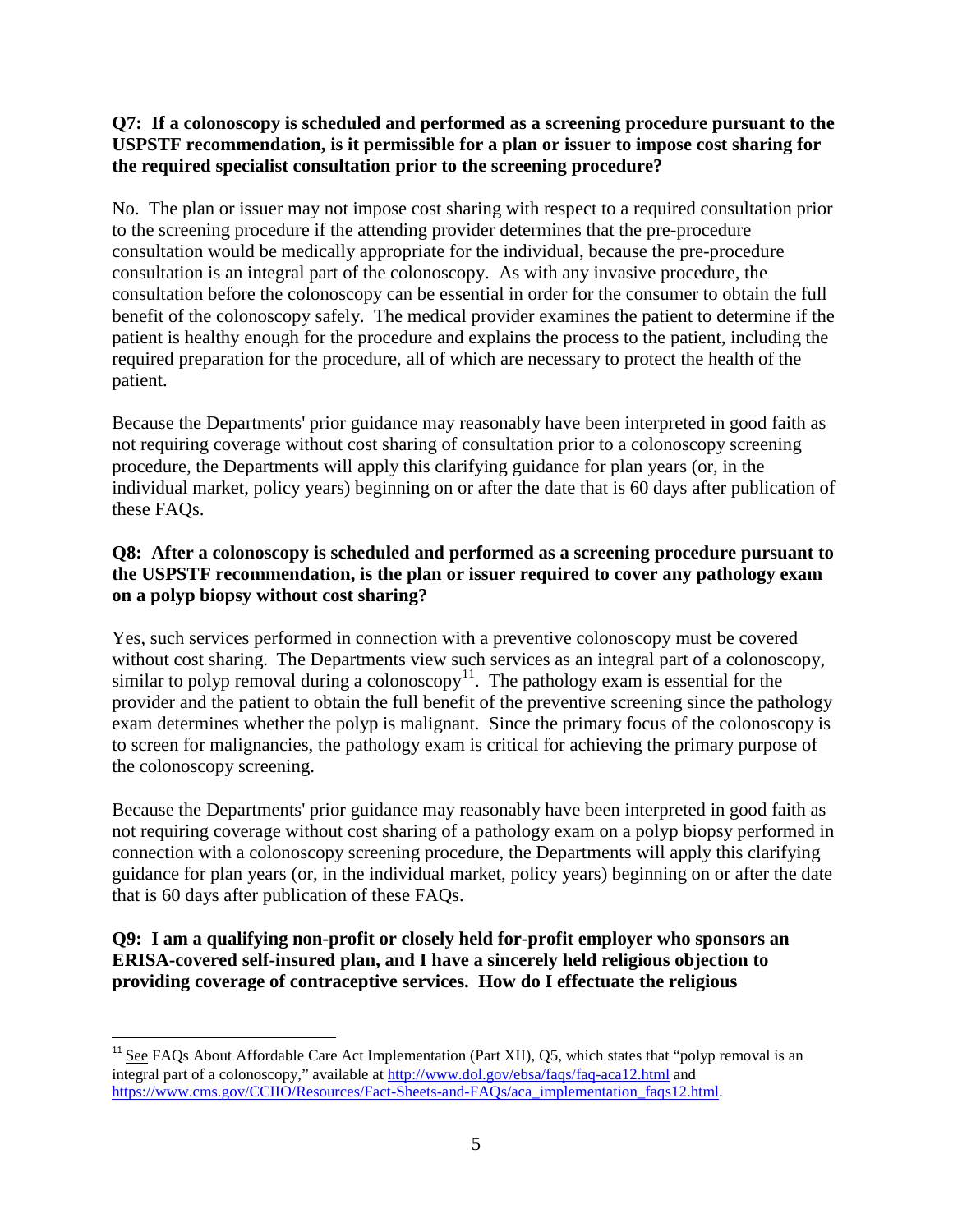## **accommodation, relieving myself of any obligation to contract, arrange, pay, or refer for that coverage?**

There are two methods:

- (1) Complete the EBSA Form 700 (accessible at [http://www.dol.gov/ebsa/pdf/preventiveserviceseligibleorganizationcertificationform.pdf\)](http://www.dol.gov/ebsa/pdf/preventiveserviceseligibleorganizationcertificationform.pdf) and provide it to the plan's third party administrator(s); or
- (2) Provide appropriate notice of the objection to the Department of HHS. A model notice is available at [https://www.cms.gov/CCIIO/Resources/Regulations-and-](https://www.cms.gov/CCIIO/Resources/Regulations-and-Guidance/Downloads/Model-Notice-8-22-14.pdf)[Guidance/Downloads/Model-Notice-8-22-14.pdf.](https://www.cms.gov/CCIIO/Resources/Regulations-and-Guidance/Downloads/Model-Notice-8-22-14.pdf)

In the first instance, the EBSA Form 700 will be a plan instrument that relieves you from any obligation to contract, arrange, or pay for contraceptive services to which you object, and that has the legal effect of designating the third party administrator as the ERISA plan administrator responsible for separately providing payments for those services. In the second instance, HHS will forward the information to the Department of Labor, which will send a notification to the third party administrator, designating it as the ERISA plan administrator responsible for separately providing coverage for any contraceptive services to which you object. In that instance, the notice of your objection sent to HHS will be a plan instrument that relieves you from any obligation to contract, arrange, or pay, or refer for contraceptive services to which you object, but will not have the legal effect of designating the third party administrator as the ERISA plan administrator for those services. Instead, the notification sent from the Department of Labor to the third party administrator will be a separate plan instrument, and that separate instrument will serve to designate the third party administrator as the ERISA plan administrator responsible for separately providing payments for any contraceptive services to which you object.

# **Coverage of BRCA Testing**

PHS Act section 2713 addresses coverage for evidence-based items or services with a rating of "A" or "B" in the current recommendations of the USPSTF, as well as, with respect to women, coverage for preventive care and screenings as provided for in comprehensive guidelines supported by HRSA. The USPSTF recommends with a "B" rating to "screen women who have family members with breast, ovarian, tubal or peritoneal cancer with 1 of several screening tools designed to identify a family history that may be associated with an increased risk for potentially harmful mutations in breast cancer susceptibility genes (BRCA 1 or BRCA 2). Women with positive screening results should receive genetic counseling and, if indicated after counseling, BRCA testing."

The Departments have answered two previous FAQs on this topic. In the first, the Departments clarified that HHS believes that the scope of this recommendation includes both genetic counseling and BRCA testing, if appropriate, for a woman as determined by her health care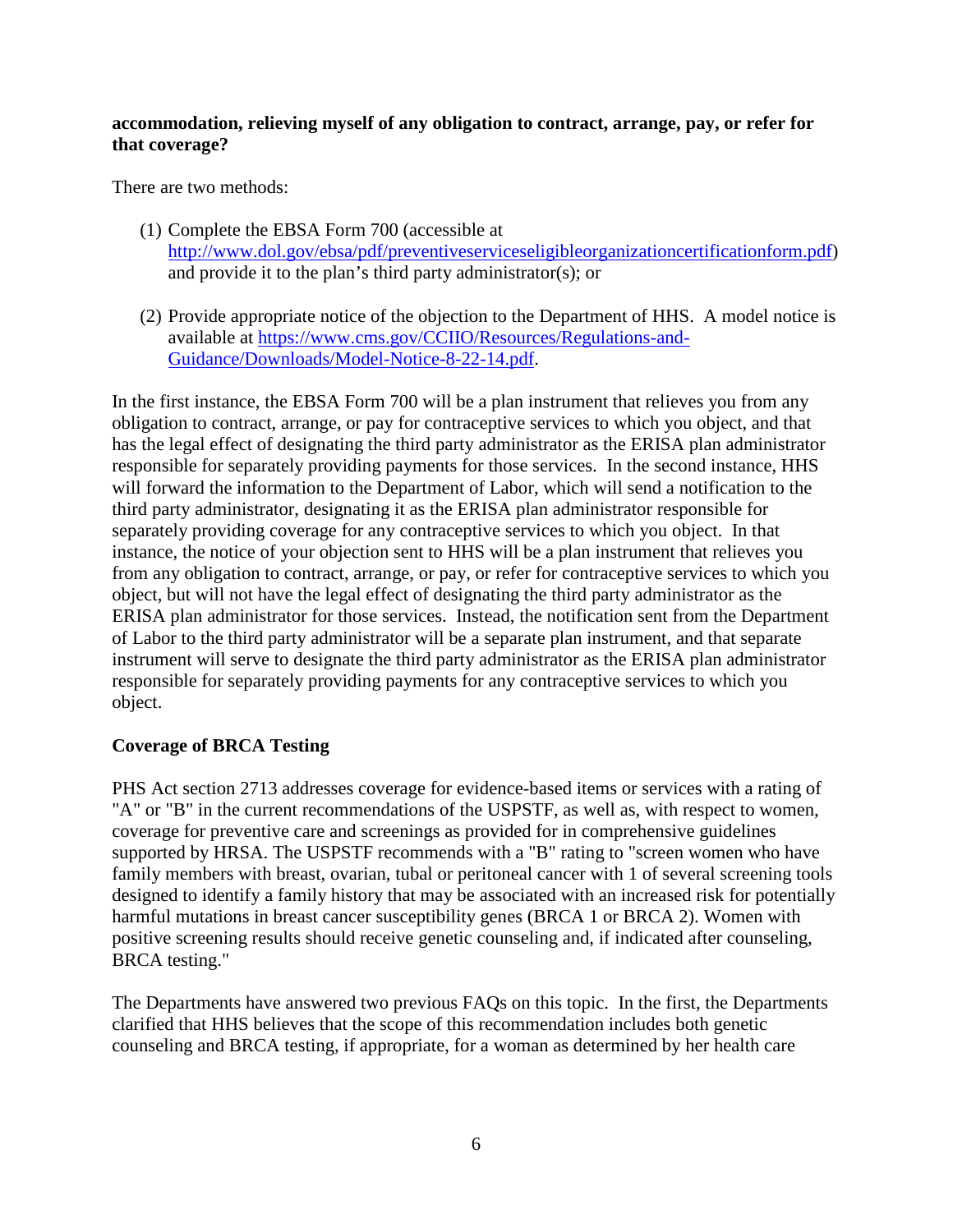provider.<sup>[12](#page-6-0)</sup> In the second, the Departments addressed services for women who "previously had breast cancer, ovarian cancer, or other cancer.<sup>"[13](#page-6-1)</sup> To address remaining questions, the Departments are issuing this additional FAQ.

# **Q10: Which women must receive coverage without cost sharing for genetic counseling, and if indicated, testing for harmful BRCA mutations?**

Women found to be at increased risk using a screening tool designed to identify a family history that may be associated with an increased risk of having a potentially harmful gene mutation must receive coverage without cost sharing for genetic counseling, and, if indicated, testing for harmful BRCA mutations. This is true regardless of whether the woman has previously been diagnosed with cancer, as long as she is not currently symptomatic of or receiving active treatment for breast, ovarian, tubal, or peritoneal cancer.

For questions about this guidance, contact Centers for Medicare & Medicaid Services, Center for Consumer Information and Insurance Oversight at 1-888-393-2789, or the Department of Labor at www.askebsa.dol.gov or 1-866-444-3272.

#### **Wellness Programs**

Under PHS Act section 2705,<sup>[14](#page-6-2)</sup> ERISA section 702, Code section 9802, and the Departments' implementing regulations, group health plans and health insurance issuers in the group and individual market are generally prohibited from discriminating against participants, beneficiaries, and individuals when establishing eligibility, benefits, or premiums based on a health factor.<sup>[15](#page-6-3)</sup> An exception to this general prohibition allows premium discounts, rebates, or modification of otherwise applicable cost sharing (including copayments, deductibles, or coinsurance) in return for adherence to certain programs of health promotion and disease prevention, commonly referred to as wellness programs. The wellness program exception applies to group health coverage, but not individual market coverage.<sup>[16](#page-6-4)</sup>

<span id="page-6-0"></span><sup>&</sup>lt;sup>12</sup> See FAQs about Affordable Care Act Implementation (Part XII), available at [http://www.dol.gov/ebsa/faqs/faq](http://www.dol.gov/ebsa/faqs/faq-aca12.html)[aca12.html](http://www.dol.gov/ebsa/faqs/faq-aca12.html) and [https://www.cms.gov/CCIIO/Resources/Fact-Sheets-and-FAQs/aca\\_implementation\\_faqs12.html.](https://www.cms.gov/CCIIO/Resources/Fact-Sheets-and-FAQs/aca_implementation_faqs12.html)<br><sup>13</sup> See FAQs about Affordable Care Act Implementation (Part XXVI), available at

<span id="page-6-1"></span><http://www.dol.gov/ebsa/faqs/faq-aca26.html> and [https://www.cms.gov/CCIIO/Resources/Fact-Sheets-and-](https://www.cms.gov/CCIIO/Resources/Fact-Sheets-and-FAQs/Downloads/aca_implementation_faqs26.pdf) $FAQs/Downloads/aca\_implementation_fags26.pdf.$ <sup>14</sup> Section 1201 of the Affordable Care Act amended and moved the nondiscrimination and wellness provisions of

<span id="page-6-2"></span>the PHS Act from section 2702 to section 2705, and extended the nondiscrimination provisions to the individual market. The Affordable Care Act also added section  $715(a)(1)$  to ERISA and section  $9815(a)(1)$  to the Code to incorporate the provisions of part A of title XXVII of the PHS Act, including PHS Act section 2705, into ERISA and the Code.

<span id="page-6-3"></span><sup>&</sup>lt;sup>15</sup> The Health Insurance Portability and Accountability Act of 1996 (HIPAA) nondiscrimination provisions and the implementing regulations published by the Departments on December 13, 2006 (the 2006 HIPAA regulations) set forth eight health status-related factors, which the 2006 HIPAA regulations refer to as "health factors" for simplicity. Under the statute and the regulations, the eight health factors are health status, medical condition (including both physical and mental illnesses), claims experience, receipt of health care, medical history, genetic information, evidence of insurability (including conditions arising out of acts of domestic violence), and disability. 71 FR 75014, 75030 (Dec. 13, 2006). In the Departments' view, "[t]hese terms are largely overlapping and, in

<span id="page-6-4"></span><sup>&</sup>lt;sup>16</sup> Note, however, that "it is HHS's belief that participatory wellness programs in the individual market do not violate the nondiscrimination provisions provided that such programs are consistent with State law and available to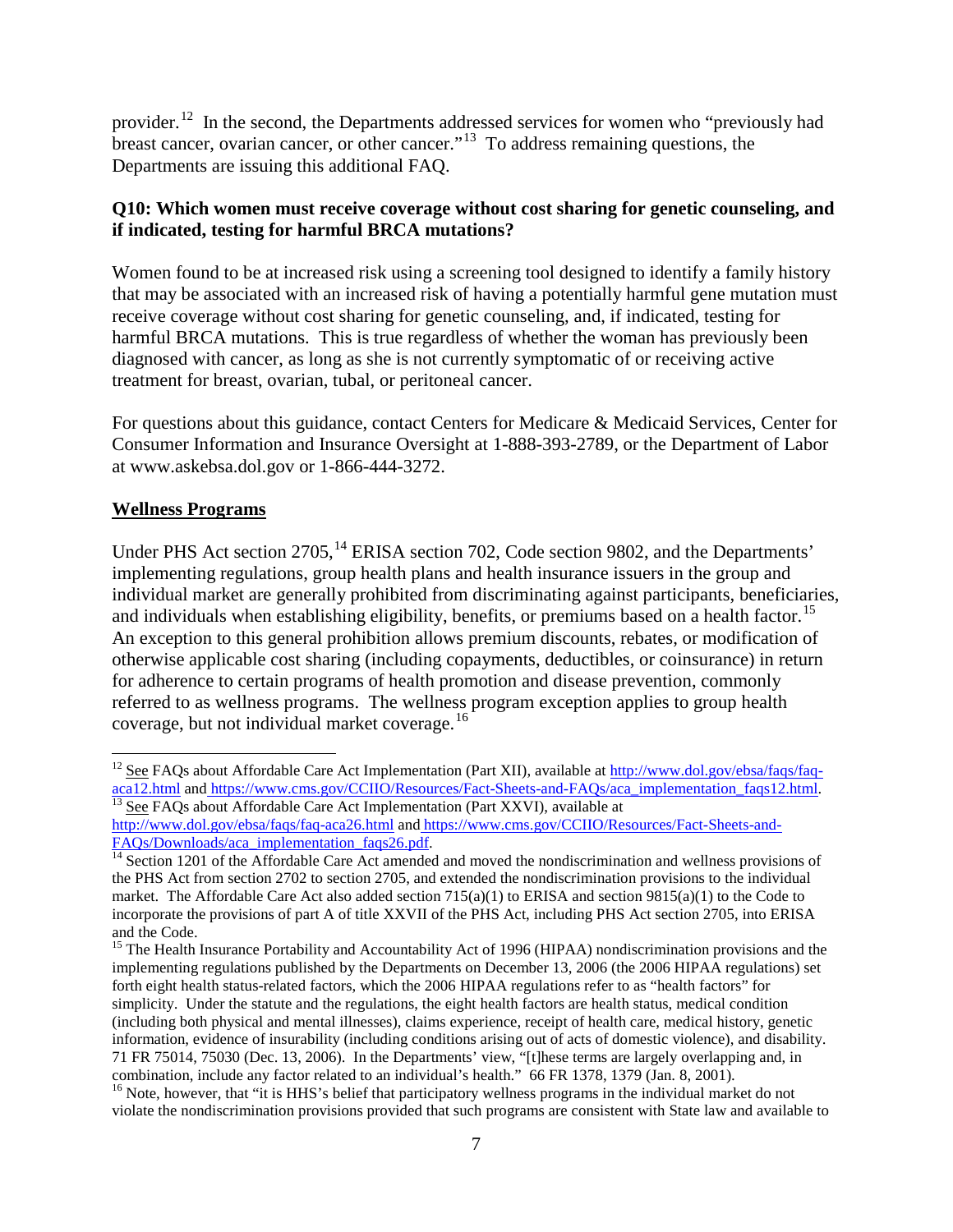On June 3, 2013, the Departments issued final regulations<sup>[17](#page-7-0)</sup> under PHS Act section 2705 and the related provisions of ERISA and the Code that address the requirements for wellness programs provided in connection with group health coverage. Among other things, these regulations set the maximum permissible reward under a health-contingent wellness program<sup>[18](#page-7-1)</sup> that is part of a group health plan (and any related health insurance coverage) at 30 percent of the total cost of coverage under the plan (or 50 percent for wellness programs designed to prevent or reduce tobacco use). The wellness program regulations also address the reasonable design of healthcontingent wellness programs and the reasonable alternatives that must be offered in order to avoid prohibited discrimination.

#### **Q11: My group health plan gives rewards in the form of non-financial (or in-kind) incentives (for example, gift cards, thermoses, and sports gear) to participants who adhere to a wellness program. Are these non-financial incentives subject to the wellness program regulations issued by the Departments?**

Yes. If a group health plan provides a "reward" based on an individual satisfying a standard that is related to a health factor, the wellness program is subject to the Department's wellness regulations. As provided in the regulations, a reward may be financial or non-financial (or inkind). More specifically, the regulations provide that reference to an individual obtaining a reward includes both "obtaining a reward (such as a discount or rebate of a premium or contribution, a waiver of all or part of a cost-sharing mechanism (such as a deductible, copayment, or coinsurance), an additional benefit, or any financial or other incentive) and avoiding a penalty (such as the absence of a surcharge or other financial or nonfinancial disincentives)."<sup>[19](#page-7-2)</sup>

# **Mental Health Parity and Addiction Equity Act of 2008 (MHPAEA) and Disclosure**

MHPAEA amended the PHS Act, ERISA, and the Code to provide increased parity between mental health and substance use disorder (MH/SUD) benefits and medical/surgical benefits.<sup>[20](#page-7-3)</sup> In

all similarly situated individuals enrolled in the individual health insurance coverage." 78 FR 33157, 33167 (Jun. 3, 2013). Provided that a wellness program does not offer incentives based on a health factor or achieving a health standard, it would not violate the non-discrimination provision in section 2705 of the PHS Act. While the wellness provisions under section 2705(j) of the PHS Act do not extend to the individual health insurance market, an issuer in the individual health insurance market can offer a wellness program that provides incentives based on participation since it does not violate the non-discrimination provision if it is made available to all similarly situated individuals

l

<span id="page-7-0"></span><sup>&</sup>lt;sup>17</sup> See 78 FR 33158 (Jun. 3, 2013). These regulations update the 2006 HIPAA regulations. The Affordable Care Act amended the statutory nondiscrimination and wellness provisions to in large part reflect the 2006 HIPAA regulations regarding wellness programs.

<span id="page-7-1"></span> $18$  A health-contingent wellness program is a program that requires an individual to satisfy a standard related to a health factor to obtain a reward (or requires an individual to undertake more than a similarly situated individual based on a health factor in order to obtain the same reward). See 26 CFR 54.9802-1(f)(2); 29 CFR 2590.702(f)(2)

<span id="page-7-3"></span><span id="page-7-2"></span>

and 45 CFR 146.121(f)(1)(iii).<br><sup>19</sup> <u>See</u> 26 CFR 54.9802-1(f)(1)(i), 29 CFR 2590.702(f)(1)(i), and 45 CFR 146.121(f)(1)(i).<br><sup>20</sup> MHPAEA does not mandate that plans and issuers cover MH/SUD benefits. Rather, it applies onl issuer provides those benefits. However, other provisions of Federal and State law may require coverage of MH/SUD benefits, including the EHB requirements applicable to non-grandfathered individual and small group market coverage under the Affordable Care Act.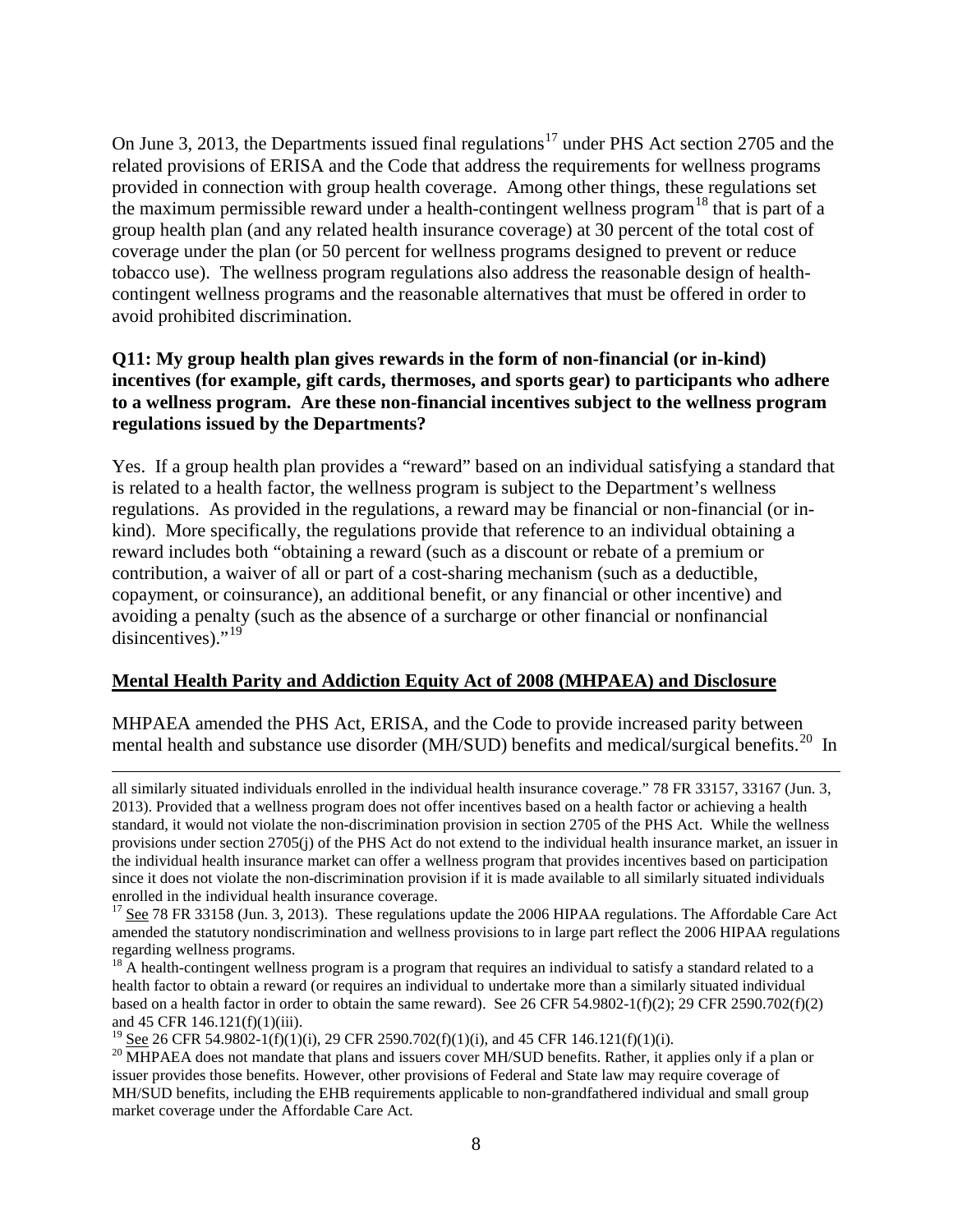general, MHPAEA requires that the financial requirements (such as coinsurance and copays) and treatment limitations (such as visit limits), imposed on MH/SUD benefits cannot be more restrictive than the predominant financial requirements and treatment limitations that apply to substantially all medical/surgical benefits.

With regard to any nonquantitative treatment limitation  $(NQTL)$ ,  $^{21}$  $^{21}$  $^{21}$  the MHPAEA final regulations<sup>[22](#page-8-1)</sup> provide that a plan or issuer may not impose an NQTL with respect to MH/SUD benefits in any classification unless, under the terms of the plan as written and in operation, any processes, strategies, evidentiary standards, or other factors used in applying the NQTL to MH/SUD benefits in the classification are comparable to, and are applied no more stringently than the processes, strategies, evidentiary standards, or other factors used in applying the limitation with respect to medical/surgical benefits in the same classification.

The MHPAEA final regulations provide express disclosure requirements. Specifically, the criteria for medical necessity determinations with respect to MH/SUD benefits must be made available by the plan administrator or the health insurance issuer to any current or potential participant, beneficiary, or contracting provider upon request.<sup>[23](#page-8-2)</sup> In addition, under MHPAEA, the reason for any denial of reimbursement or payment for services with respect to MH/SUD benefits must be made available to participants and beneficiaries.<sup>[24](#page-8-3)</sup> The Departments also explained in the preamble to the final regulations that, in addition to these specific disclosure obligations under MHPAEA, ERISA's general disclosure obligation in section 104(b) and the accompanying disclosure regulation at 29 CFR 2520.104b-1 provide that, for plans subject to ERISA, instruments under which the plan is established or operated must generally be furnished to plan participants within 30 days of request. Instruments under which the plan is established or operated include documents with information on medical necessity criteria for both medical/surgical benefits and MH/SUD benefits, as well as the processes, strategies, evidentiary standards, and other factors used to apply an NQTL with respect to medical/surgical benefits and MH/SUD benefits under the plan. In addition, 29 CFR 2560.503-1, 29 CFR 2590.715-2719 and 45 CFR 147.136 set forth rules regarding claims and appeals, including the right of claimants (or their authorized representative) upon appeal of an adverse benefit determination (or a final internal adverse benefit determination) to be provided upon request and free of charge, reasonable access to and copies of all documents, records, and other information relevant to the claimant's claim for benefits. This includes documents with information on medical necessity criteria for both medical/surgical benefits and MH/SUD benefits, as well as the processes, strategies, evidentiary standards, and other factors used to apply an NQTL with respect to medical/surgical benefits and MH/SUD benefits under the plan.

Contemporaneous with the issuance of the MHPAEA final regulations, the Departments published FAQs about Affordable Care Act Implementation Part XVII and Mental Health Parity

<span id="page-8-0"></span><sup>&</sup>lt;sup>21</sup> NOTLs generally are limits on the scope or duration of treatment that are not expressed numerically. MHPAEA regulations at 26 CFR 54.9812-1(c)(4)(ii), 29 CFR 2590.712(c)(4)(ii) and 45 CFR 146.136(c)(4)(ii) contain an illustrative list of NQTLs that includes, among other things, medical management standards limiting or excluding benefits based on medical necessity; formulary design for prescription drugs; network tier design; and plan methods for determining usual, customary, and reasonable charges. See also 45 CFR 147.160.<br><sup>22</sup> 26 CFR 54.9812-1(c)(4), 29 CFR 2590.712(c)(4), 45 CFR 146.136(c)(4) and 147.160.<br><sup>23</sup> 26 CFR 54.9812-1(d)(1), 29 CFR 2590.712(d)(1),

<span id="page-8-1"></span>

<span id="page-8-2"></span>

<span id="page-8-3"></span>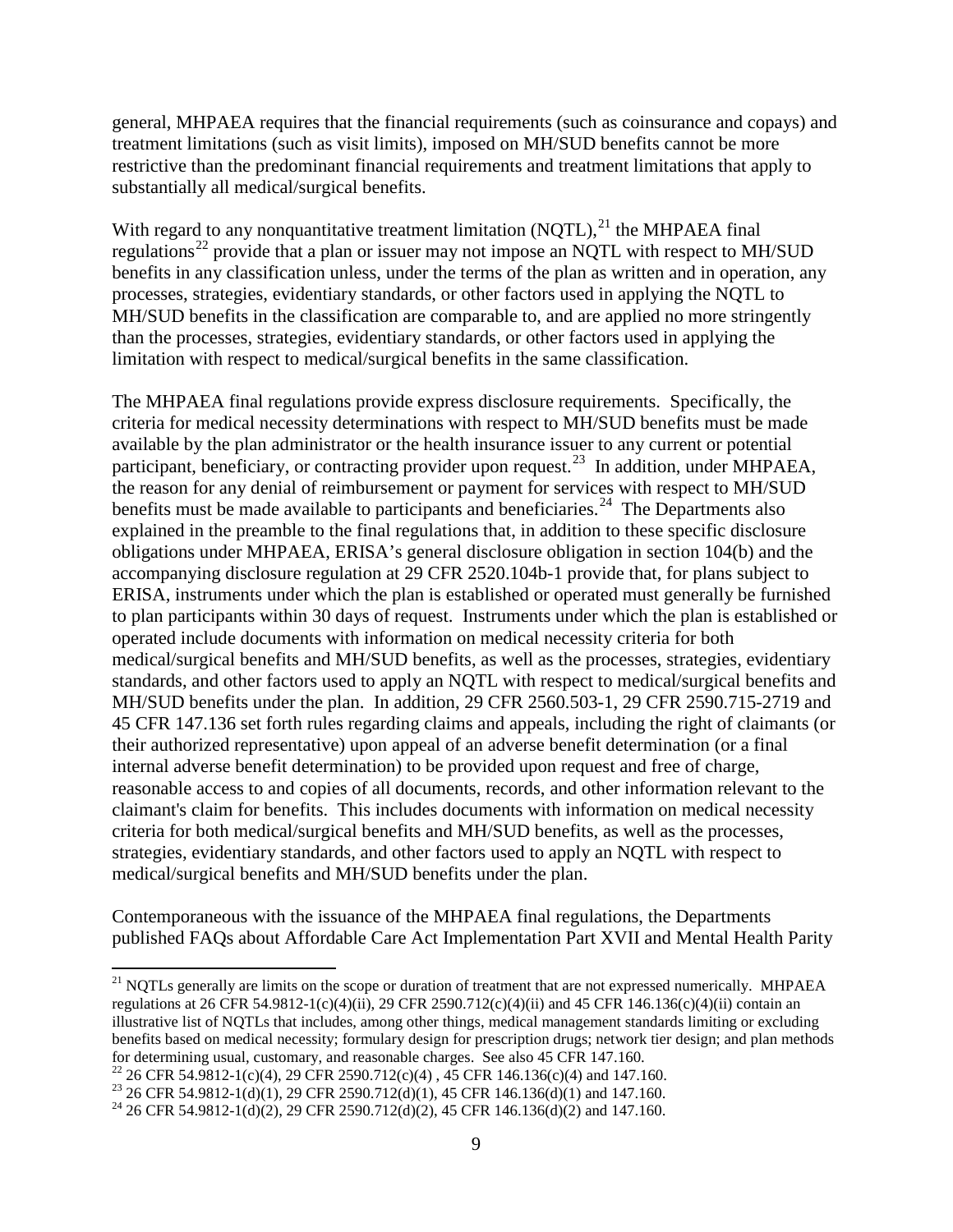Implementation<sup>[25](#page-9-0)</sup> addressing a group health plan's disclosure obligations under MHPAEA and ERISA generally, as well as the specific information a participant is entitled to receive when a claim for MH/SUD benefits has been denied. In addition to reiterating that "instruments under which the plan is established or operated" under ERISA section 104 includes documents with information on medical necessity criteria for both medical/surgical and MH/SUD benefits, as well as the processes, strategies, evidentiary standards, and other factors used to apply an NQTL, this guidance noted that other provisions of Federal law require such disclosures.

This guidance provided that "under the internal appeals and external review requirements added by the Affordable Care Act, non-grandfathered group health plans and health insurance issuers must provide to an individual (or a provider or other individual acting as a patient's authorized representative), upon request and free of charge, reasonable access to and copies of all documents, records, and other information relevant to the individual's claim for benefits consistent with the Department of Labor claims procedure regulation."<sup>[26](#page-9-1)</sup> FAQ 8 of this guidance specifically noted that such information would include documents of a comparable nature with information on medical necessity criteria for both medical/surgical benefits and MH/SUD benefits, as well as the processes, strategies, evidentiary standards, and other factors used to apply an NQTL with respect to medical/surgical benefits and MH/SUD benefits under the plan.<sup>[27](#page-9-2)</sup>

**Q12: I am a participant in a group health plan that provides treatment for anorexia as a mental health benefit. In accordance with the plan terms, my provider, on my behalf, requested prior authorization for a 30-day inpatient stay to treat my anorexia. The request was denied based on the plan's determination that a 30-day inpatient stay is not medically necessary under the plan terms.** 

**I then requested from the plan administrator a copy of its medical necessity criteria for both medical/surgical and MH/SUD benefits (including anorexia), as well as any information regarding the processes, strategies, evidentiary standards, or other factors used in developing the medical necessity criteria and in applying them. May the plan administrator deny me this information based on an assertion that the information is "proprietary" and/or has "commercial value"?**

No. The criteria for making medical necessity determinations, as well as any processes, strategies, evidentiary standards, or other factors used in developing the underlying NQTL and in applying it, must be disclosed with respect to both MH/SUD benefits and medical/surgical benefits, regardless of any assertions as to the proprietary nature or commercial value of the information.

<span id="page-9-0"></span><sup>&</sup>lt;sup>25</sup> See FAQs about Affordable Care Act Implementation (Part XVII) and Mental Health Parity Implementation, available at<http://www.dol.gov/ebsa/faqs/faq-aca17.html> and https://www.cms.gov/CCIIO/Resources/Fact-Sheets-<br>and-FAQs/aca\_implementation\_faqs17.html.<br><sup>26</sup> See 29 CER 2560 503-1 and 2500 715 2710: 45 CEP 147 126 bttp://www

<span id="page-9-1"></span>See 29 CFR 2560.503-1 and 2590.715-2719; 45 CFR 147.136[. http://www.dol.gov/ebsa/healthreform/](http://www.dol.gov/ebsa/healthreform/) and [https://www.healthcare.gov/health-care-law-protections/f](https://www.healthcare.gov/health-care-law-protections/)or consumer information on internal claims and appeals, external review of health plan decisions, and grandfathered health plans under the Affordable Care Act.

<span id="page-9-2"></span><sup>&</sup>lt;sup>27</sup> See FAQs About Affordable Care Act Implementation (Part XVII) and Mental Health Parity Implementation, Q8 available at<http://www.dol.gov/ebsa/faqs/faq-aca17.html> and [https://www.cms.gov/CCIIO/Resources/Fact-Sheets](https://www.cms.gov/CCIIO/Resources/Fact-Sheets-and-FAQs/aca_implementation_faqs17.html)[and-FAQs/aca\\_implementation\\_faqs17.html.](https://www.cms.gov/CCIIO/Resources/Fact-Sheets-and-FAQs/aca_implementation_faqs17.html)